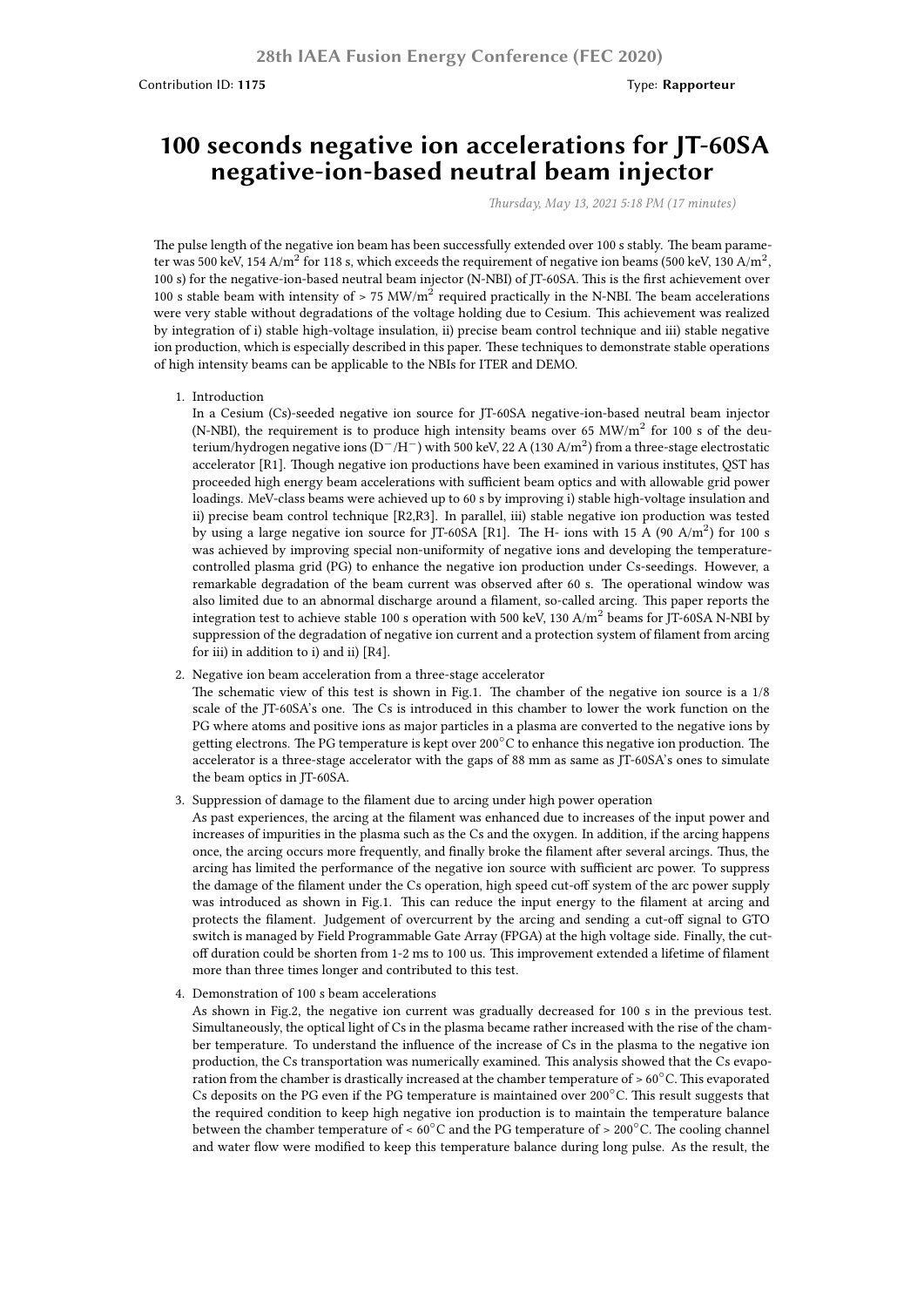chamber temperature was kept less than 50*◦*C during 100 s, the Cs evaporation was suppressed, and then, the negative ion current became stable. Finally, 75 MW/m<sup>2</sup> beams (500 keV, 154 A/m<sup>2</sup>) for 118 s was successfully demonstrated. During operation, the grid power loading by the beams was suppressed less than 5 % of the total beam power, which satisfied the requirement. One breakdown was observed at 80 s. This was occurred in the initial extraction system of the negative ions with around 6 kV and recovered immediately. This type of incidental breakdowns and stable recovers were within the scope of the operational condition for the NBI. This suggests that the beam optics is accordingly good as designed. The total amount of the Cs seeding was 5 g in the 1/8 scale chamber, which corresponds to the amount of the Cs used in annual operation of JT-60SA's chamber. Though the voltage degradation due to the Cs leakage into the accelerator was concerned, 500 kV was sufficiently kept during this test. As shown in Fig.3, the long pulse beam accelerations over 100 s with a practical power density for the N-NBI have been successfully demonstrated, which is the breakthrough toward the long pulse beam acceleration for the N-NBIs.

## References

- [R1] A. Kojima et. al., Nucl. Fusion 55 (2015) 063006.
- [R2] J. Hiratsuka et. al., Proc. 26th IAEA FEC (2016) FIP/1-3Ra.
- [R3] A. Kojima et. al., Nucl. Fusion 59 (2019) 086042.
- [R4] J. Hiratsuka et al., Rev. Sci. Instrum. 91(2020) 023506.



Figure 1: Schematic view of this test.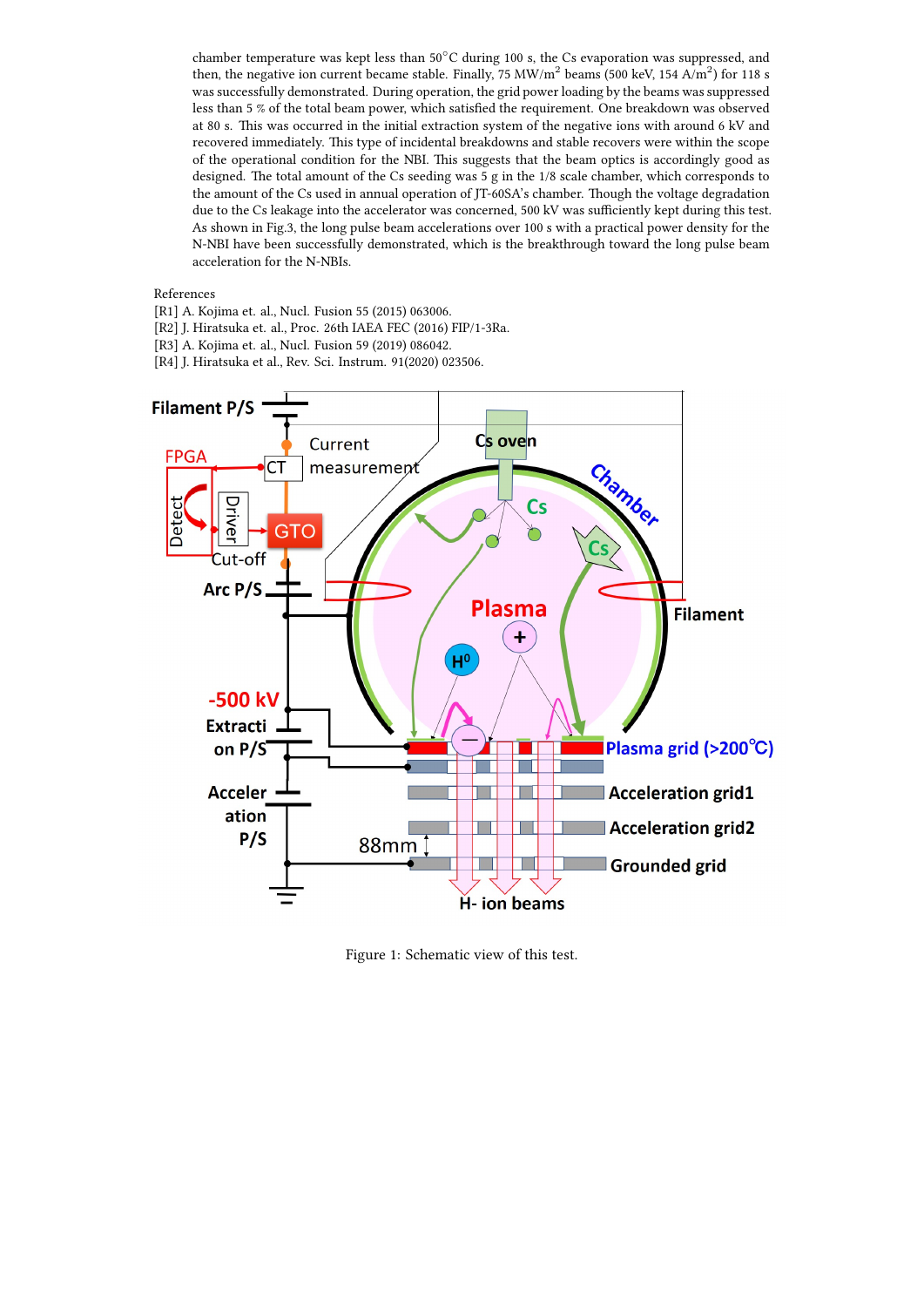

Figure 2: 100 s beam accelerations in the previous test and this test.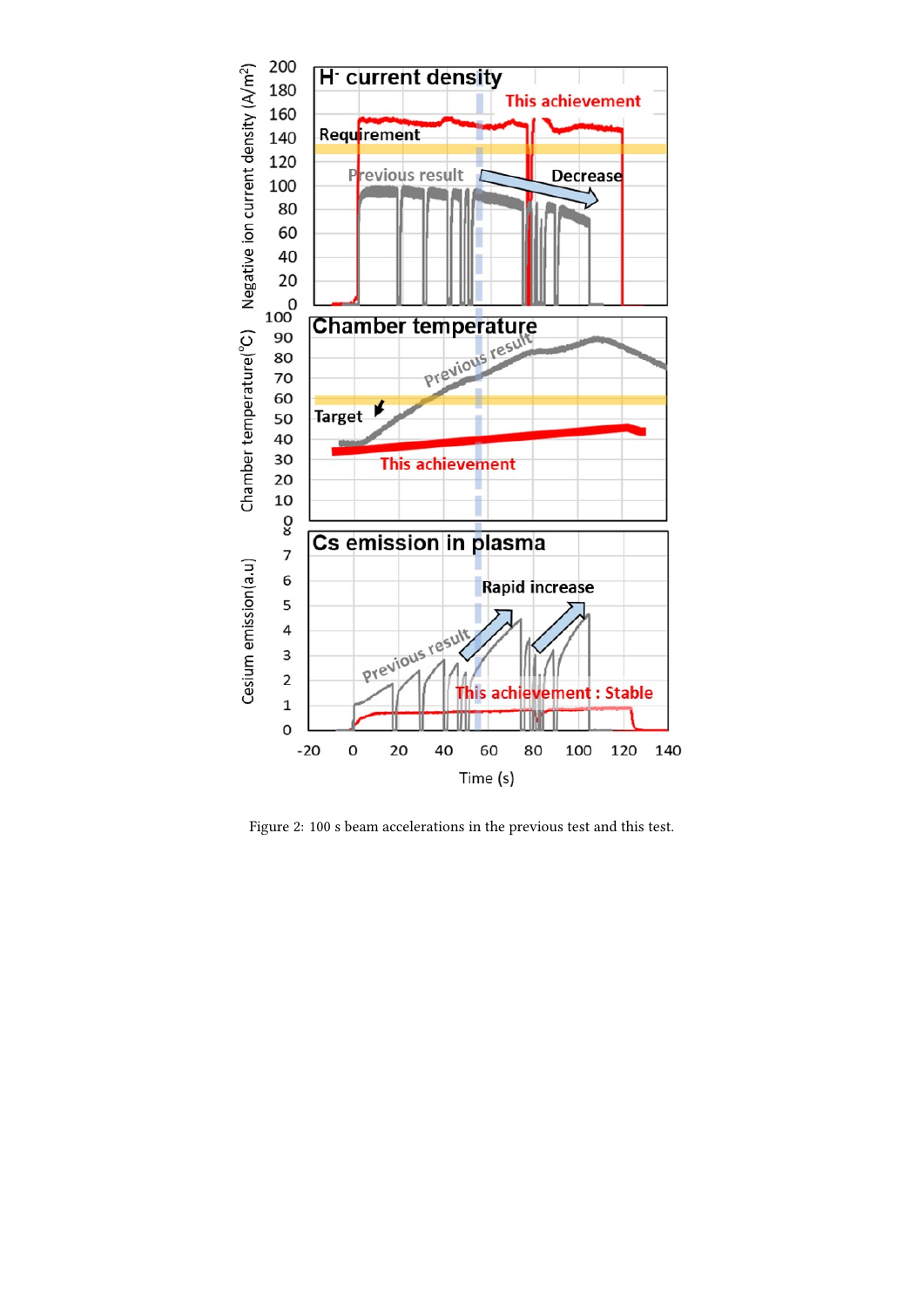

Figure 3: Progress of long pulse test with high intensity beams.

## **Affiliation**

National Institutes for Quantum and Radiological Science and Technology (QST)

## **Country or International Organization**

Japan

**Primary author:** Dr KASHIWAGI, Mieko (National Institutes for Quantum and Radiological Science and Technology (QST))

**Co-authors:** HIRATSUKA, Junichi (National Institutes for Quantum and Radiological Science and Technology); Mr ICHIKAWA, Masahiro (National Institutes forQuantum and Radiological Science and Technology (QST)); Dr MAE SAQUILAYAN, Glynnis (National Institutes for Quantum and Radiological Science and Technology (QST)); KO-JIMA, Atsushi (National Institutes for Quantum and Radiological Science and Technology); TOBARI, Hiroyuki (National Institute of Quantum and Radiological Science and Technology); UMEDA, Naotaka (National Institutes for Quantum and Radiological Science and Technology); Dr WATANABE, Kazuhiro (National Institutes for Quan